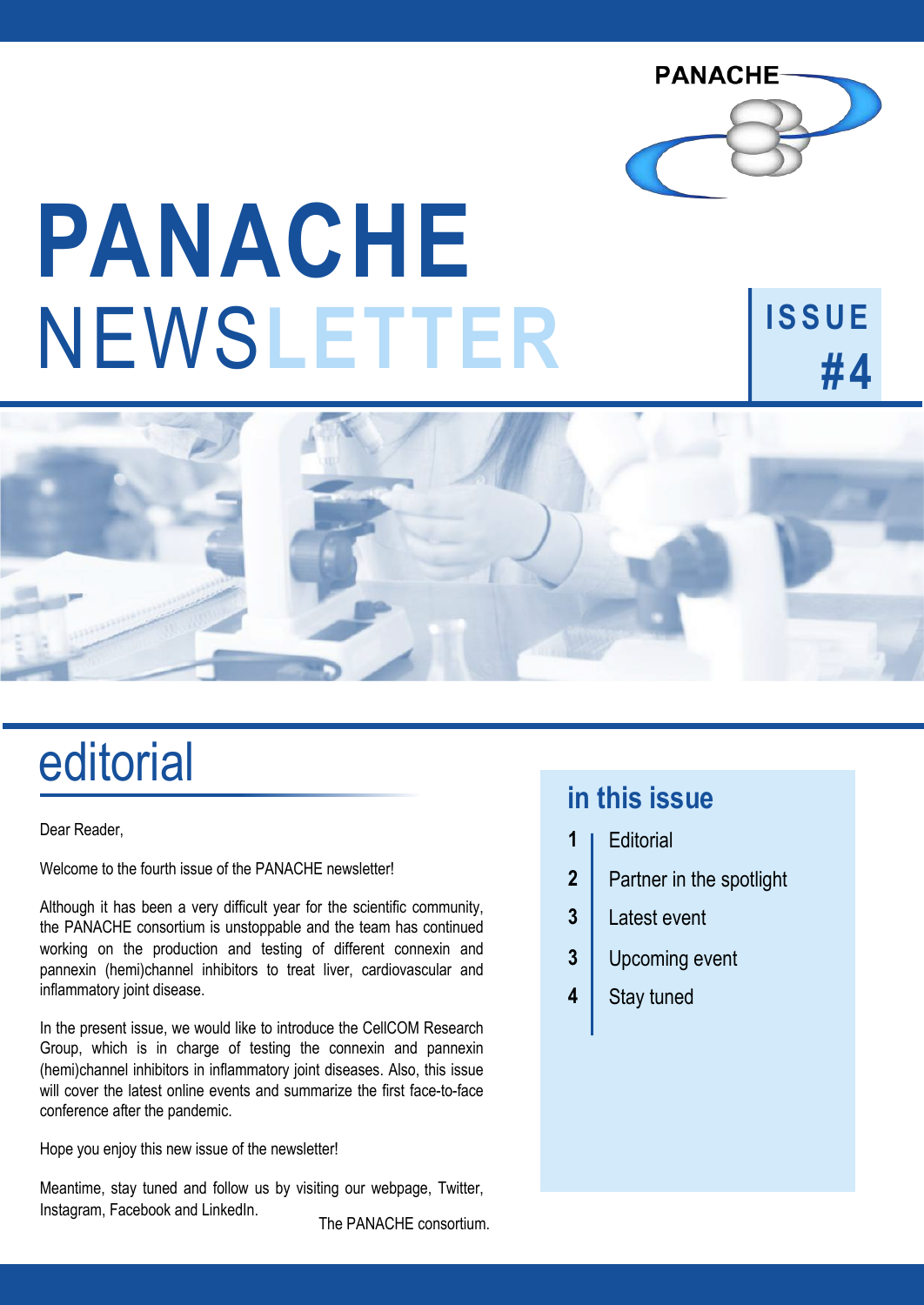## **PARTNER** in the spotlight

### The CellCOM Research Group

he CellCOM Research Group is based at the Biomedical Research Centre (INIBIC) in A Coruña (Spain). T

The team aims to understand the physiopathology of connexin-linked diseases, to design molecules, new drugs and to identify novel markers of disease prevention, diagnosis and disease management. Particularly, the team is focussed on understanding the role of connexins and pannexins in osteoarthritis, skin wound healing, resistance

to cancer therapy and brain metastasis. Their final goal is to identify effective therapeutic targets to combat these disorders.

The CellCOM group has many publications in international peer-reviewed journals and they have registered 5 patents in the last years. They lead several projects funded by ISCIII, GAIN-Xunta de Galicia and other different public and private funding agencies.



María D. Mayán is a research group leader at INIBIC heading the CellCOM group since 2014. She earned her bachelor's degree in Pharmacy from University of Santiago de Compostela-Spain in 2000 and her doctoral degree from Complutense University of Madrid- Spain in 2006 (CIB, CSIC). She carried out 2 postdoctoral stays at the Imperial College of London and at the MRC London Institute of Medical Sciences (LMS). Dr. Mayán is currently leading the PANACHE work package 3 (WP3) on inflammatory joint diseases. Besides, she has obtained funding from several national and international agencies and she is also collaborating with different national companies.

**Dr. María D. Mayán Santos. Group Leader. (Spain)**



**Paula Carpintero-Fernández. Ph.D.** 

Postdoctoral researcher at CellCOM. She leads the *in vitro* and *in vivo* testing of connexin and pannexin (hemi)channel inhibitors in PANACHE.



Postdoctoral researcher at CellCOM. She assists in the *in vitro* and *in vivo* testing of connexin and pannexin (hemi)channel inhibitors in PANACHE.



in PANACHE.

**Marta Varela-Eirín, Ph.D. Adrian Varela-Vázquez, Ph.D. Amanda Guitián. B. Sci. Marina Rodriguez. B. Sci.**

Postdoctoral researcher at CellCOM. He assists in the *in vitro* and *in vivo* testing of connexin and pannexin (hemi)channel inhibitors in PANACHE.

Predoctoral researcher at CellCOM. She assists in the *in vitro* and *in vivo* testing of connexin and pannexin (hemi)channel inhibitors in PANACHE.



**Alejandro García-Yuste. B. Sci Tania Montes-Morado. B. Sci** 

Lab manager at CellCOM. She assists in the *in vitro* and *in vivo* testing of connexin and pannexin (hemi)channel inhibitors in PANACHE.



Predoctoral researcher at CellCOM. She assists in the *in vitro* and *in vivo* testing of connexin and pannexin (hemi)channel inhibitors in PANACHE.

**To learn more about the group and its members please visit [www.mayan-lab.com](https://www.mayan-lab.com/)**

Predoctoral researcher at CellCOM. He develops connexin and pannexin (hemi)channel inhibitors

### **ROLE in PANACHE**

The CellCOM Research Group is leading the<br>inflammatory joint diseases therapeutic testing work<br>package.<br>The group is responsible for testing the efficacy and he CellCOM Research Group is leading the inflammatory joint diseases therapeutic testing work package.

selectivity of the connexin and pannexin (hemi)channel inhibitors in inflammatory joint diseases such as osteoarthritis in *in vitro* systems.

Furthermore, the group will test the connexin and pannexin (hemi)channel inhibitors in different *in vivo* models of acute and chronic inflammatory joint diseases and cancer to target connexins and pannexins in the inflammatory tumour microenvironment, either alone or in combination with other drugs.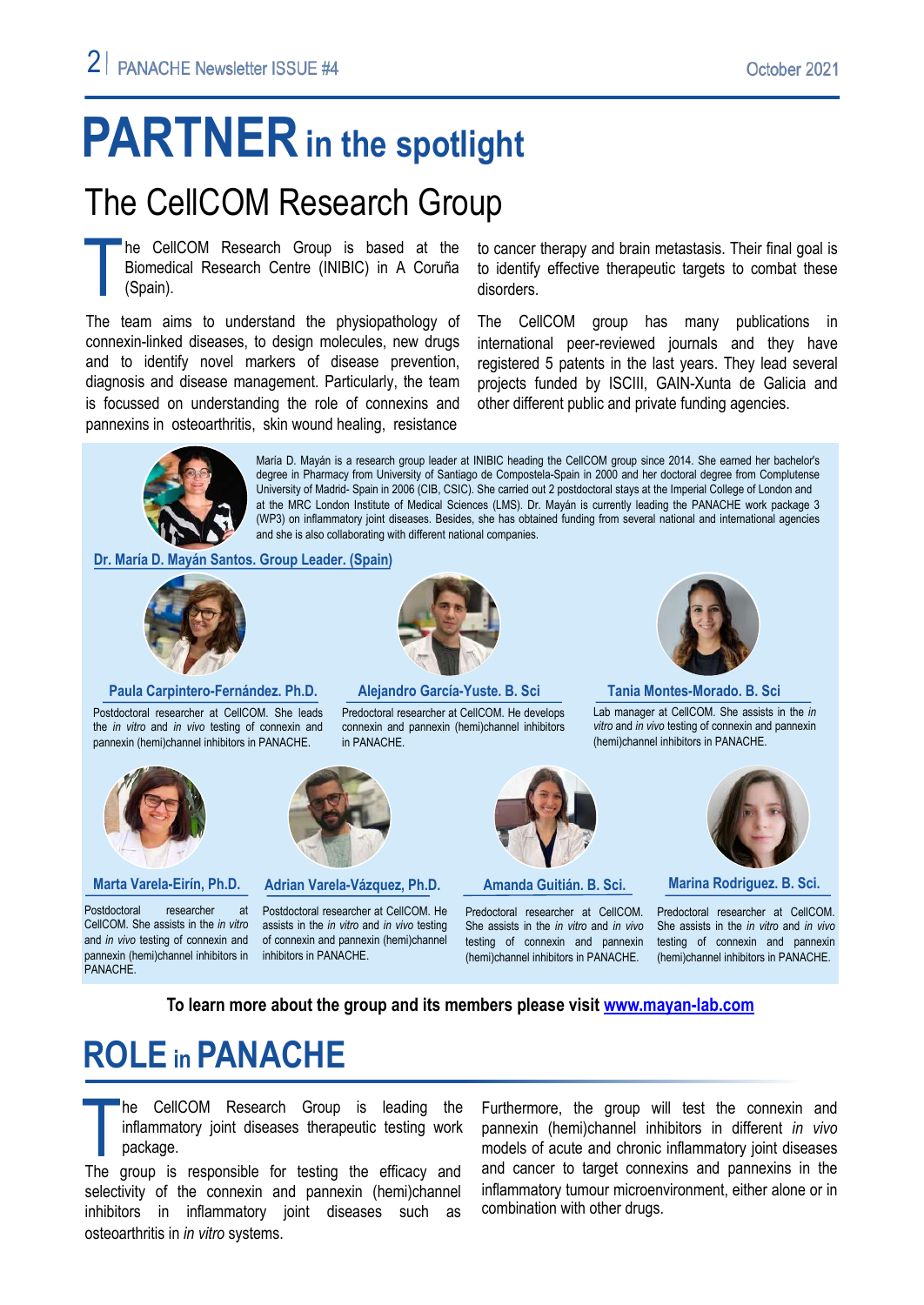### **LATESTevent** Gap Junction Webinar Series

T he gap junctions community had the possibility to keep in touch and together thanks to the Gap Junction Webinar Series. This online Webinars were organized every two weeks by the IGJC comitee.

One of the PANACHE partners, Dr. Mayán chaired one of the latest webinars with Prof. Steve L. Reichow as keynote speaker followed by two promising young researchers Amanda Guitián and Dr. Kevin J Pridham.



*For more information about the webinar please visit: [igjconference.org](https://igjconference.org/)*

### Science Xpression Conference

fter one year of online meetings, face-to-face fter one year of online meetings, face-to-face<br>conferences are finally back! Science Xpression<br>2021 took place on 30 September in A Coruña. Two members of the PANACHE consortium, Dr. Brenda Kwak and Dr. María Mayán, presented their latest results. It was really nice to have everybody back in A Coruña. We are really looking forward to the next Gap Junction International Conference in July 2022!



*More information: [sciencexpression.com](http://sciencexpression.com/)*

# **UPCOMINGevent**

#### Second PANACHE Workshop

**When**: 22 November 2021 **Where**: Online event **Organizer**: Brenda Kwak. UNIGE. Switzerland

This one-day international event will take place online. It is divided in three sessions. The morning session will focus on points that need particular attention when designing biomedical studies. This is followed by sessions in which

experts from the connexins and pannexins research field will present their latest results. Young researchers are invited to participate and are encouraged to send their abstract for a flash presentation.

**Please, [click here to register](https://forms.gle/pirF6QN2M9vwaeXC9)**

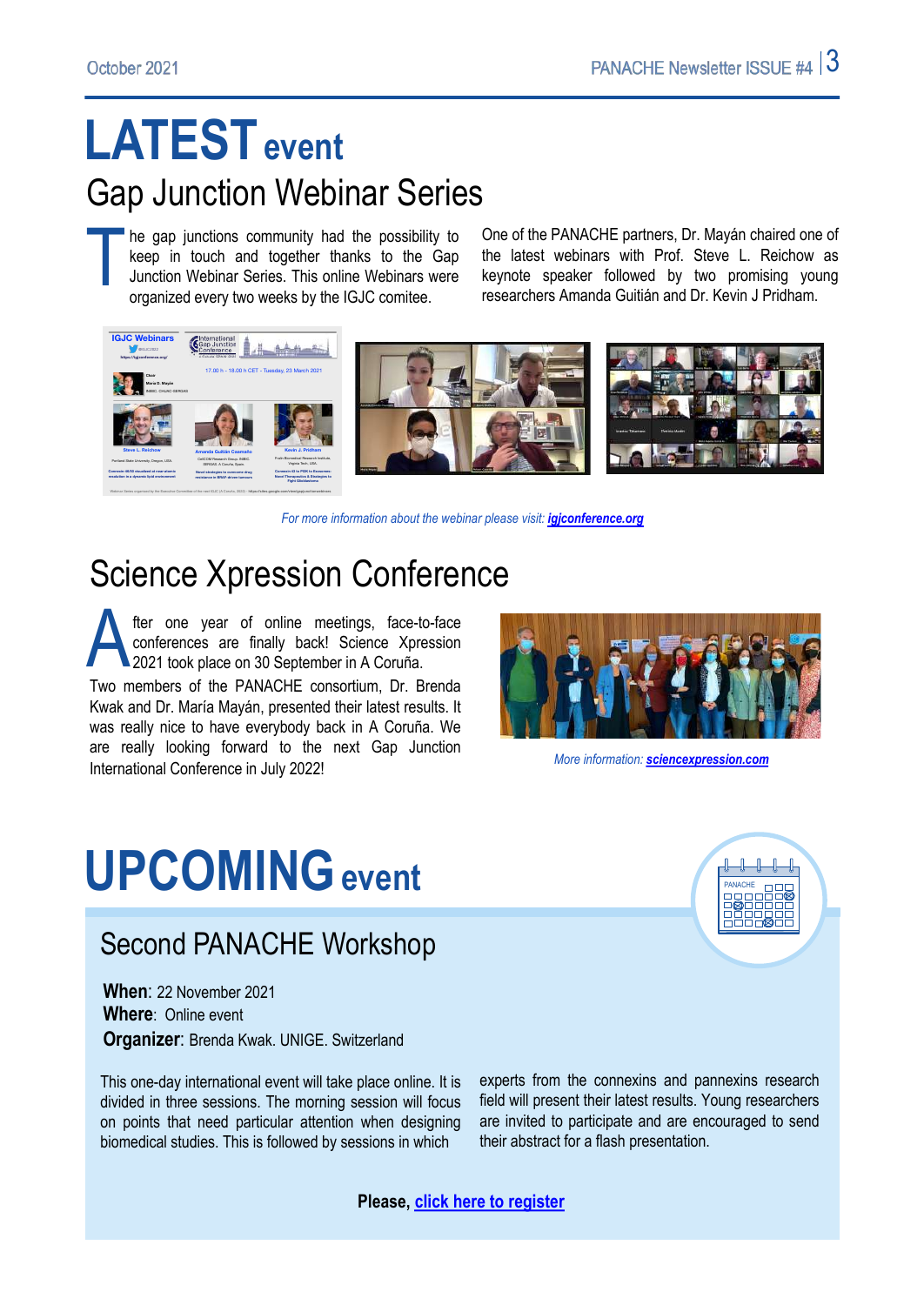# **STAY** tuned

or all of you who want to know more about connexin and pannexin (hemi)channels, this is your section! You will find a selection of relevant recent publications, including those published by the PANACHE consortium.

#### **CONSORTIUM** publications

| International Journal of<br><b>Molecular Sciences</b>               | Tabernilla A. et al. (IVTD) |
|---------------------------------------------------------------------|-----------------------------|
| In Vitro Liver Toxicity Testing of Chemicals: A Pragmatic Approach. |                             |
|                                                                     | Click here to read more     |
|                                                                     |                             |
| International Journal of<br><b>Molecular Sciences</b>               | Ehrlich A. et al. (UNIGE)   |
|                                                                     |                             |

**Lymphatic Connexins and Pannexins in Health and Disease.**

[Click here to read more](about:blank)

#### **RELEVANT** publications selected from PubMed

| Yu-Hsin Chiu, et al.<br><b>UNICATION</b><br>Deacetylation as a receptor-regulated direct<br>activation switch for pannexin channels<br>Click here to read more                                                                | <b>Structure</b><br>Ali K. Khan et al.<br>Cryo-EM structure of an open conformation of<br>a gap junction hemichannel in lipid bilayer<br>nanodiscs<br>Click here to read more |
|-------------------------------------------------------------------------------------------------------------------------------------------------------------------------------------------------------------------------------|-------------------------------------------------------------------------------------------------------------------------------------------------------------------------------|
| frontiers<br>Qiqian Wang et al.<br>In Cellular Neurosciento<br>Analysis of Hemichannels and Gap Junctions:<br>Application and Extension of the Passive<br><b>Transmembrane Ion Transport Model</b><br>Click here to read more | ⊗eLife<br>Adishesh K Narahari et al.<br>ATP and large signaling metabolites flux<br>caspase-activated Pannexin<br>through<br>- 1<br>channels<br>Click here to read more       |